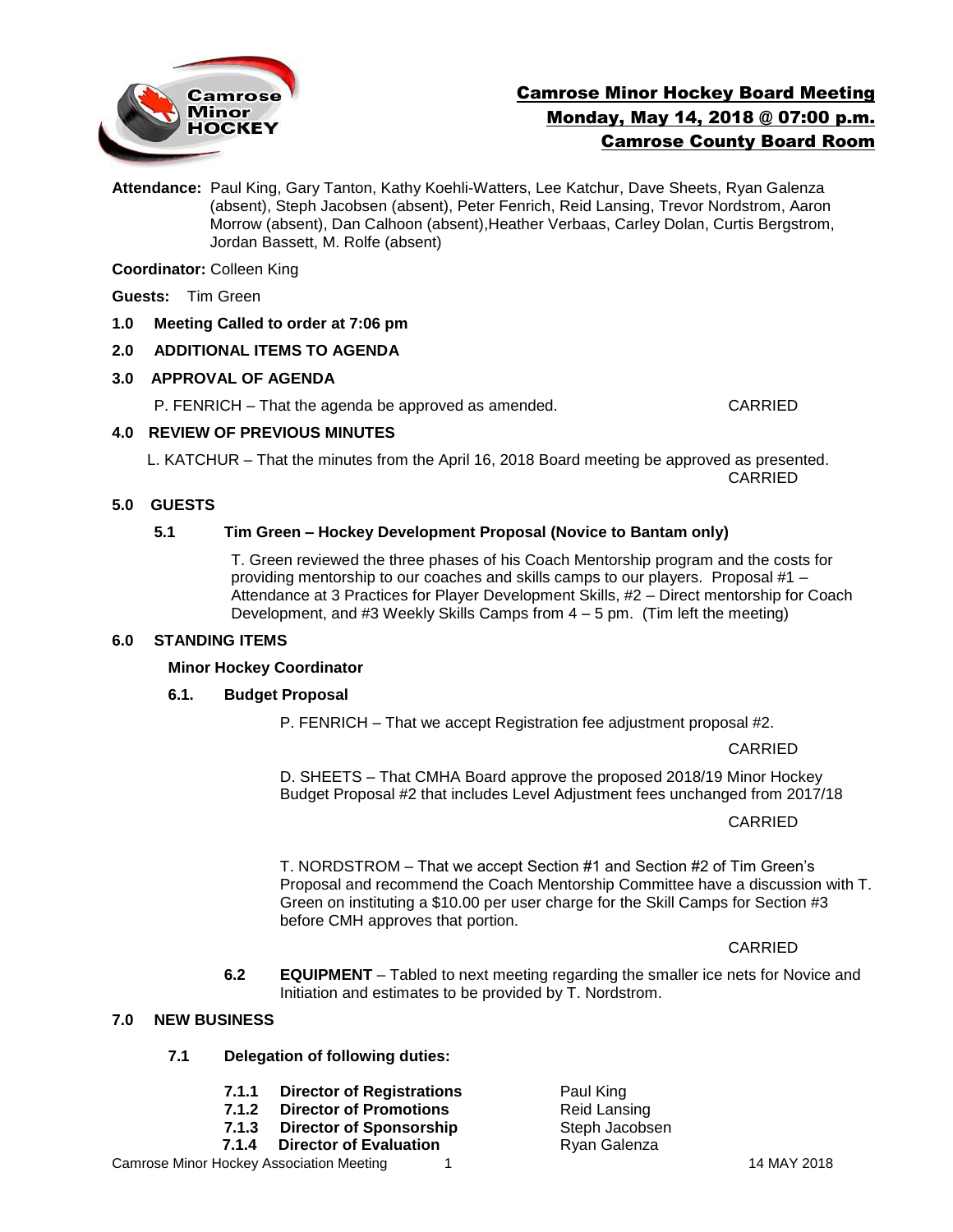- **7.1.5 Director of Equipment** C. King / Trevor Nordstrom
- 
- **7.1.7 Director of Rep Team (AA and A)** Paul King
- **7.1.8 Director, Non Rep Teams** Aaron Morrow / Dan Calhoon
- 
- **7.1.10 Director of Midget** Lee Katchur
- **7.1.11 Director of Bantam** Steph Jacobsen
- 
- **7.1.13 Director of Atom** Peter Fenrich
- **7.1.14 Director of Novice** Dave Sheets / R. Lansing
- 
- 
- **7.1.17 Referee In Chief** Matt Rolfe
- **7.2 Volunteers for Registration Night**
	- Will be held from 6:00 to 8:00 p.m. both nights

**7.1.6 Director of Discipline** Lee Katchur / Curtis Bergstrom **7.1.9 Director, Coach Mentorship K. Koehli-Watters / Gary Tanton 7.1.12 Director of Peewee** Trevor Nordstrom / Carley Dolan **7.1.15 Director of Initiation** Jordan Bassett **/** Dan Calhoon **7.1.16 Director of Female Hockey** Kathy Koehli-Watters / Heather Verbaas

| <b>THE BOTTOM TIGHT 0.00 to 0.00 p.m. both mgmo</b> |                         |                            |                        |                            |
|-----------------------------------------------------|-------------------------|----------------------------|------------------------|----------------------------|
|                                                     | Tuesday, June 19        | <b>Job Duty</b>            | Wednesday, June 20     | <b>Job Duty</b>            |
|                                                     | Colleen                 | Computer (New Registrants) | Colleen                | Computer (New Registrants) |
|                                                     | Paul                    | <b>Registration Table</b>  | Paul                   | <b>Registration Table</b>  |
| 3                                                   | Dan Calhoon             | <b>REG/PAYMENT</b>         | <b>Gary Tanton</b>     | <b>REG/PAYMENT</b>         |
|                                                     | <b>Gary Tanton</b>      | <b>REG/PAYMENT</b>         | Lee Katchur            | <b>REG/PAYMENT</b>         |
| 5                                                   | Dave Sheets             | <b>REG/PAYMENT</b>         | <b>Heather Verbaas</b> | <b>REG/PAYMENT</b>         |
| 6                                                   | <b>Trevor Nordstrom</b> | Floater                    |                        | Floater                    |

## **7.3 Ref Mentorship – Tabled to next meeting**

#### **7.4 NAI Meeting Update**

P. FENRICH – That CMHA select and place a full ice 8 year-old team in the NAI Novice League, all other Novice Hockey will operate under the Hockey Canada Intro to Hockey guidelines.

CARRIED

Confirmation regarding the locations of teams in this league should be known by our June meeting and presented for further discussion if required.

T. NORDSTROM – That CMHA support a season timeline within the NAI League so that teams are done by mid-March.

CARRIED

### **7.5 Meeting Dates – 7:00 p.m. at the County Office as follows:**

- June 18
- **August 13**
- **September 10**
- **C**Ctober 15
- **November 19**
- **December 17 Supper (generally no meeting)**
- **January 21, 2019**
- **February 11**
- **March 18**
- **April 15**

o .